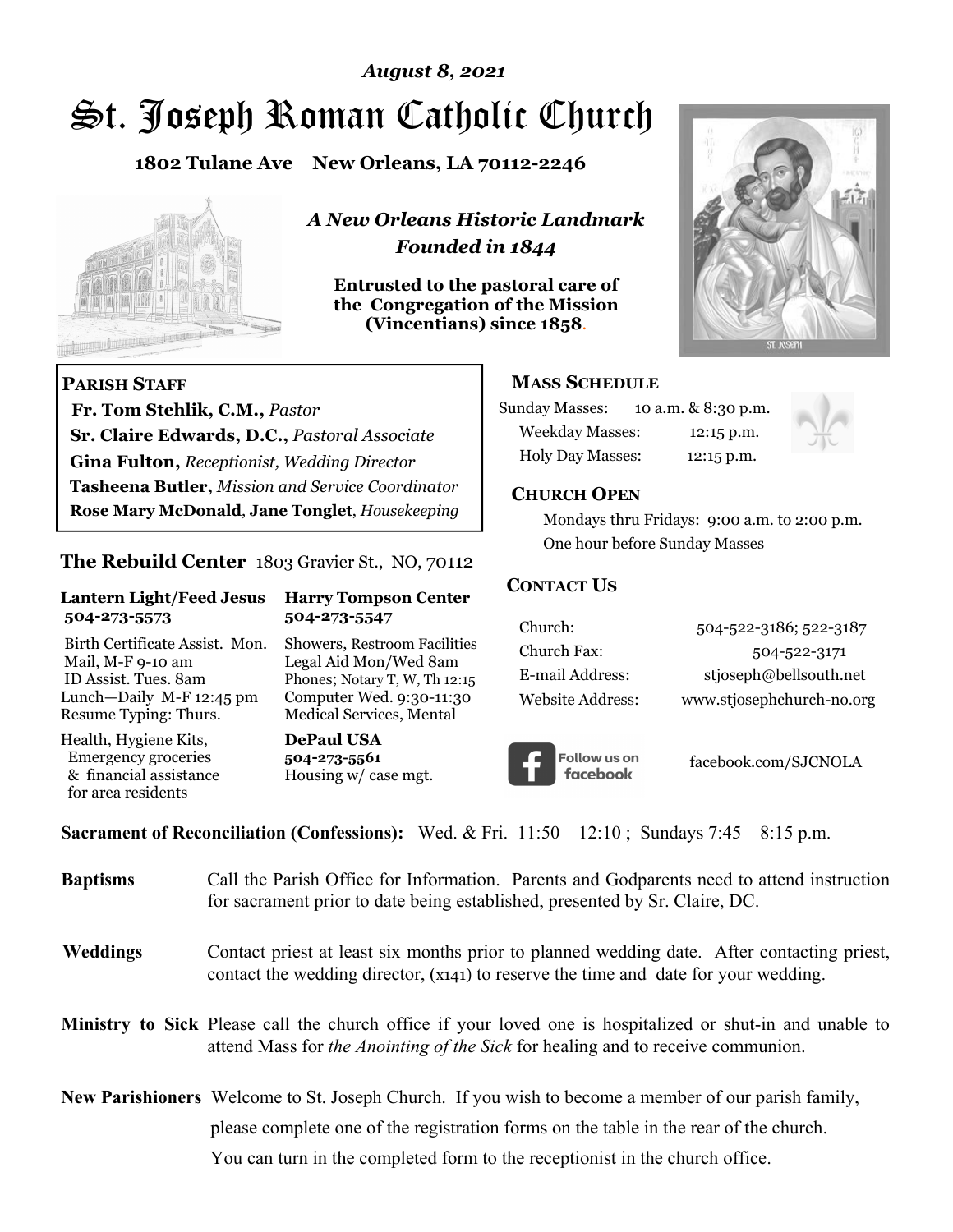## **Nineteenth Sunday in Ordinary Time August 8, 2021**



 **10:00 am** *St. Joseph Parishioners and Benefactors* **Madeline von Almen +** 

 **8:30 pm Madel Butler+; Joseph Morales, Jr. +; Myron & Eva Guillory +** 

| Monday, August 9, 2021-St. Teresa Benedicta                                                       | <i>Sunday, August 8</i> , One in Faith #1090                             |
|---------------------------------------------------------------------------------------------------|--------------------------------------------------------------------------|
| 12:15 pm Souls in Purgatory                                                                       | READINGS FOR THE WEEK                                                    |
| Tuesday, August 10, 2021-St. Lawrence                                                             | Mon: Dt 10:12-22; Ps 147:12-20; Mt 17:22-27                              |
| 12:15 pm Cindy Ferraro                                                                            | Tuesday: 2 Cor 9:6-10; Ps 112:1--9; Jn 12:24-26                          |
| Wednesday, August 11, 2021-St. Claire                                                             | Wed.: Dt 34:1-2; Ps 66:1-17; Mt 18:15-20                                 |
| $12:15$ pm Carolene Kowal +                                                                       | Thu:s.: Jos 3:7-17; Ps 114:1-6; Mt $18:21 - 19:1$                        |
| Thursday, August 12, 2021—St. Jane Frances de Chantal                                             | Friday: Jos 24:1-13; Ps 136:1-24; Mt 19:3-12                             |
| $12:15$ pm Leo Meerman +                                                                          | Sat.: Jos 24:14-29; Ps 16:1-11; Mt 19:13-15                              |
| Friday, August 13, 2021-Ss. Pontian and Hippolytus<br>12:15 pm Susan Spalutto; Geraldine Bishop + | Rv 11:19a; 12:1-10; Ps 45:10-16;<br>Sunday<br>1 Cor 15:20-27; Lk 1:39-56 |

#### **YOUR PRAYERS ARE ASKED FOR THE FOLLOWING PARISHIONERS , WHO ARE IN NEED OF HEALING:**

 Dorothy Alexander, Jorge Arzuaga, Beatrice Augustin, Anthony Blaise, Clarke Bordelon, Lawrence & Mamie Brown, Angelle Campbell; John & Cindi Caron, Betsy Conners, Sue Dakote, Gretchen Delo, Joyce Delo, Mary Duet, John & Kathleen Gebbia, Sylvia Daily-Powell, Joseph Delay, Terry Eggleston, Linda Elwood, Francis Frught, Heather Faircloth, Frances Fiegler, Donald Frazier, June & Mark Eiserloh, Shirley Gaither, Nancy Hale, CHF, Roselyn Hansen, John Hakanson, Sarah Hollier-Watkins, Jim Karam, Bill Kroetz, Nowell Lacking, Ken & Bette Kussman, Landy Lanza, James Leung, Andrew Marino, Sara Marino, Karen McCoy, Donna Moore, Maura O'Donovan, CHF, Joyce Randolph, Tina Roderfeld, Bernie Saul; Julius Saul; Pippy Sanders, Louise Sonnier, Mel & Gaspar Schiro; Theard Simms, Fr. Tom Stehlik, CM, Virginia Stehlik, Diedra Steibing, Malcolm Taylor, Jane Tonglet, Fritz Tripkovich, Corliss Truhill, Georgiana Prevost, Martha A. Treen, Marion Vaughn, Ann Wallace; Juanita Ware, Cathleen Ward, Warren Webster, Ozzie Welch, MaryWillis, Lynn Williams.

# **The Year of the Eucharist**

#### **Sanctus, Sanctus, Sanctus: Song of Heaven**

 The words of the Sanctus are rooted in the scriptures. They recall the song of the seraphim in the prophet Isaiah's vision of God in majesty: "Seraphim were stationed above; each of them had six wings: with two they veiled their faces, with two they veiled their feet, and with two they hovered aloft. 'Holy, holy, holy is the LORD of hosts!' they cried. 'All the earth is filled with his glory!' " (Isaiah 6:2-3). They recall the Gospel accounts of Jesus' entry into Jerusalem: "Hosanna to the Son of David; blessed is he who comes in the name of the Lord; hosanna in the highest" (Matthew 21:9). Yet the liturgy adds something new to these ancient texts. The seraphim sang, "the earth is filled with his glory." But the liturgy proclaims, "heaven and earth are full of your glory." In the Eucharist, earth and heaven meet. For a moment in time, we join in the song that the angels sing for all time. The Sanctus raises us to heaven, but does not remove us from the earth. It is the song of the King who took on our human flesh so that we might share in his divine life.

#### **The Preface: Thanksgiving**

The preface of the Mass has been called "a poem, the cry of joy and recognition, the song of the world discovering its salvation . . . the certitude of faith making hope spring forth" (Philippe Béguerie, quoted in *The Mass*, Lucien Deiss). The preface takes up the last words of the dialogue, and expresses briefly and simply why we are grateful, why it is right and just to give thanks and praise to God. On feast days, the preface sings of the specific mystery or saint we celebrate; in Ordinary Time, the Sunday and weekday prefaces express our gratitude for God's gift of the Son, Jesus Christ, in whom we have redemption and newness of life. The prefaces offer a succinct account of what God has done for us in Christ; they express the mystery of faith, always relating it to us, to our lives. "By his birth we are reborn," we hear in Preface IV for Sundays in Ordinary Time. "By his suffering we are freed from sin. By his rising from the dead we rise to everlasting life." Yes, we have cause to give God thanks and praise.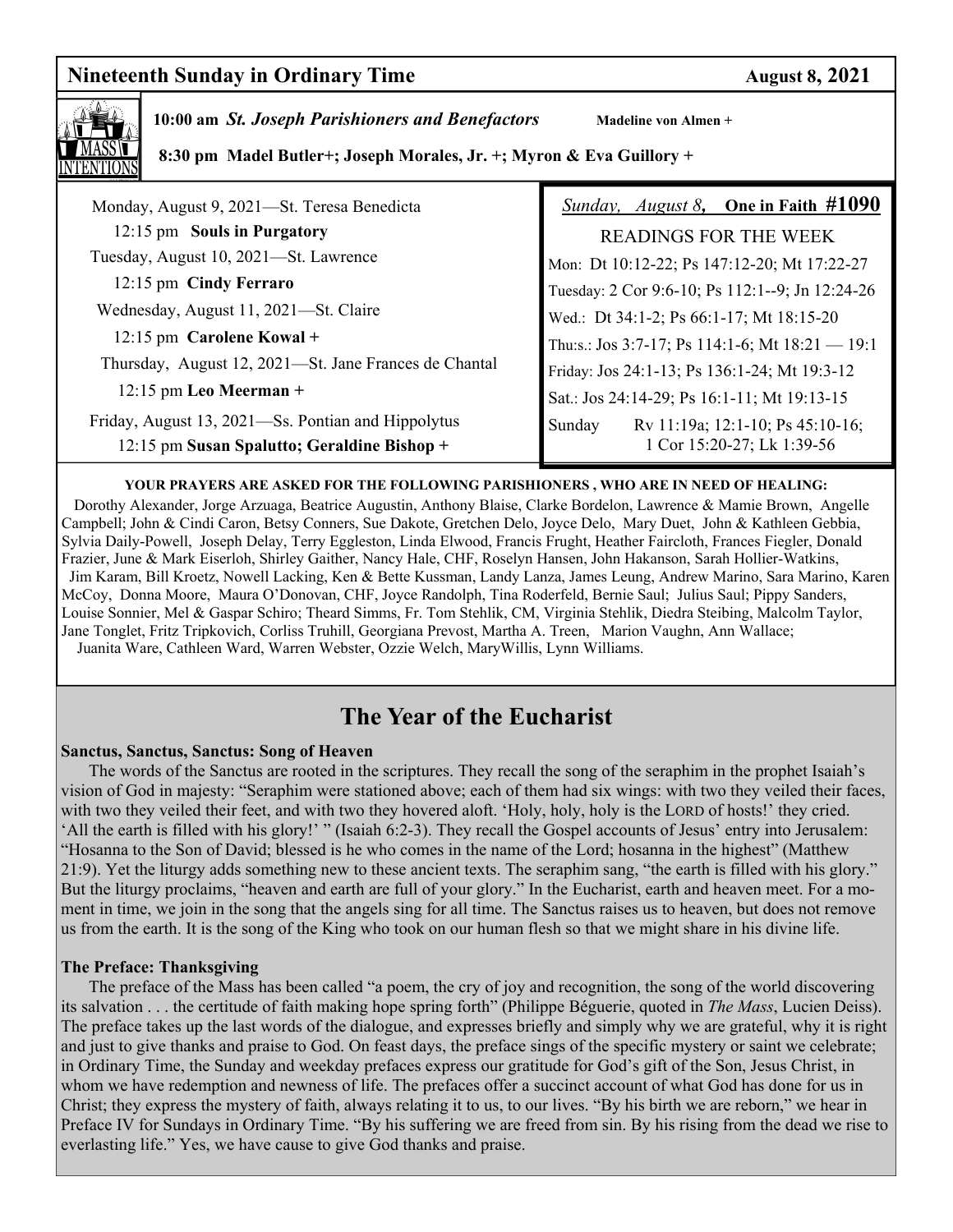#### **The eyes of all look hopefully to you, and you give them their food in due season**.*— Psalm 145:15*

#### **MISSION**

 God has created me to do some definite service. God has committed some work to me which has not been committed to another. I have a mission. We all have a mission. —John Henry Newman

#### **CIVIL DISCOURSE**

 "Do not grieve the Holy Spirit of God." These words bring us up short! What could we be doing to grieve the Holy Spirit? Alas, the same things that the Ephesians were doing in the time of Paul, that is, fighting, shouting, reviling each other with fury, anger, and malice. Just tune in to talk radio some day or observe some "road rage" on the expressway. If we who are partakers of the Body of Christ can treat one another this way, what does that mean about our belief in Christ's message of peace and reconciliation? The Eucharist is the sacrament of unity. It is communion with God and with each other. A good first step would be to speak civilly to each other, even in disagreement!



**Did you know?**… Global consumption of plastic bags is around 500 billion, which end up in landfills and oceans worldwide each year. Many counties in the United States and countries in the world have plastic bag bans. The U.S. uses 12 million barrels of oil every year to meet plastic bag demand and 100 billion plastic bags are discarded. Conversely, in 2008, South Australia introduced a total ban of lightweight plastic bags; as a result, it's estimated that 400 million bags are removed from the waste stream each year. (Source: Data compiled by the 2018 International Summit on Plastic) *Let's show our reverence for and care of creation and take reusable shopping bags to the store.* 

The "**Eucharist Lecture Series**" is offering a free lecture and Q&A on the Eucharist, in Schulte Auditorium at ND Seminary, entitled "The Eucharist and the Moral Life" by Fr. Bryce Sibley on Wednesday, August 18th, 2021, with Eucharistic Adoration beginning at 5:30 PM followed by a lecture and Q&A from 6:00- 7:00 PM. You can attend either in person (socially distanced) or virtually, but space is limited, so make sure to RSVP at nds.edu/els . Virtual attendees will receive streaming information via email on the day of the event. Registration for this event will close on Wednesday, August 18th at 5:00 PM.

# **Pope Francis'** *August* **Intention The Church**

Let us pray for the Church, that she may receive from the Holy Spirit the grace and strength to reform herself in the light of the Gospel.

### **SANCTUARY CANDLE AND MASS INTENTIONS**

 The Sanctuary Candle is burning this week in memory of **Madeline von Almen.** To reserve the Sanctuary Candle in memory of someone or for a special intention, call the church office (504-522-3186). The offering is \$15 for one week. The offering for Mass intentions is \$5.00.

#### **CHARTER FOR THE PROTECTION OF CHILDREN AND YOUNG PEOPLE**

In response to the Charter for the Protection of Children and Young People from the United States Conference of Catholic Bishops, the Archdiocese of New Orleans continues to make the Hot Line available for anyone who has been hurt or sexually abused by anyone who works for the Church. The Hot Line continues to be available; the number is (504) 522-5019. In continuing our commitment to support and to heal, we invite and encourage individuals who have been hurt or sexually abused recently or in the past by clergy, religious or other employees of the Archdiocese to call our Hot Line and your message will be received confidentially by a mental health professional. Anyone can make a direct call during regular business hours to the Victims' Assistance Coordinator at (504) 861-6253.

**TREASURE & STEWARDSHIP August 1, Parish..……….……\$ 5,469.00**  Capital Campaign*………….* **2,368.00**